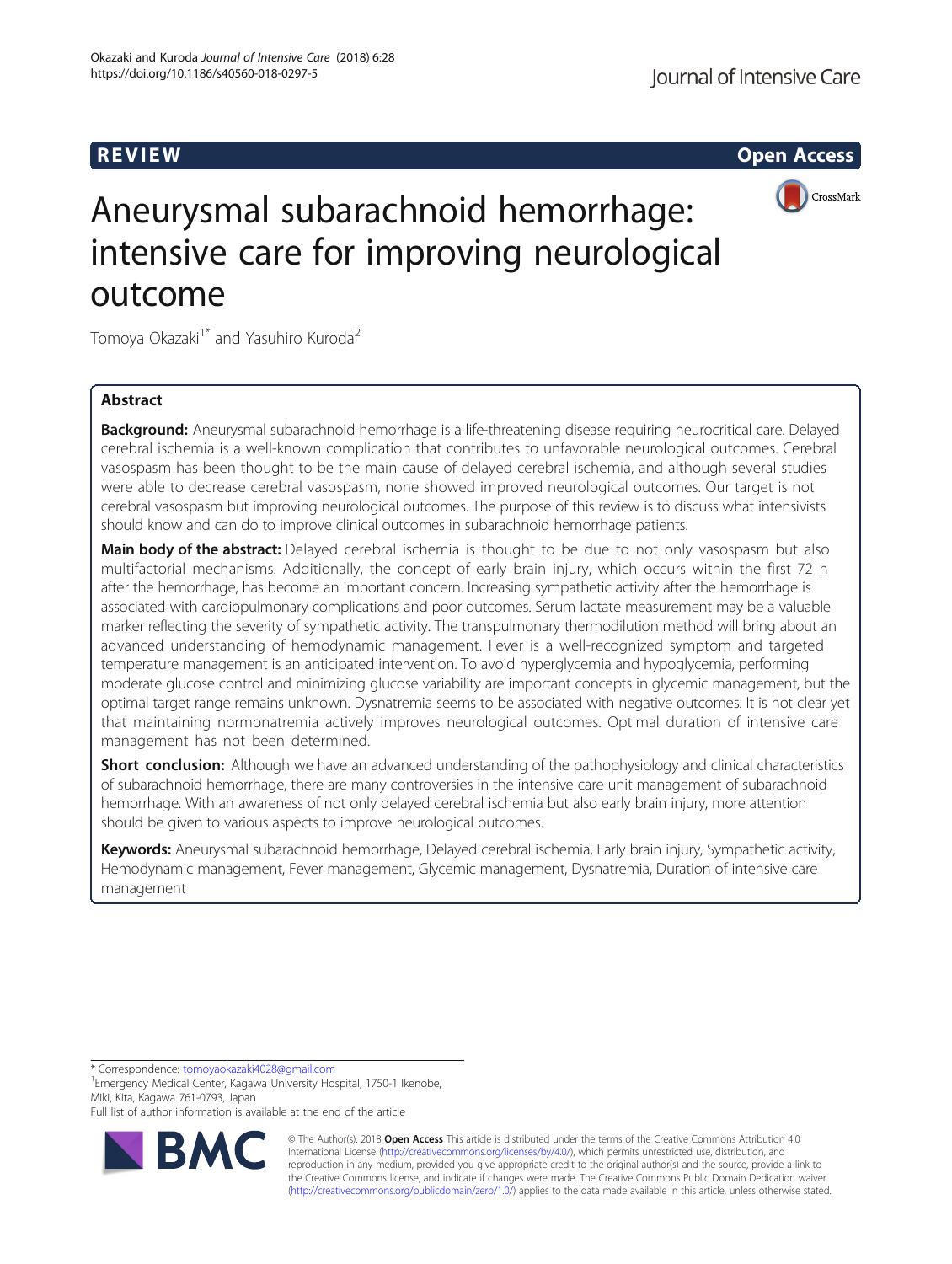# Background

Aneurysmal subarachnoid hemorrhage (SAH) is known to be associated with high mortality, morbidity, and burden of healthcare  $[1, 2]$  $[1, 2]$  $[1, 2]$  $[1, 2]$  $[1, 2]$ . SAH is one of the main targets of neurocritical care [[3](#page-6-0)–[5](#page-6-0)]. Delayed cerebral ischemia (DCI) is a well-known complication that usually develops in one third of SAH patients between 4 and 14 days after the hemorrhage [[2\]](#page-6-0). A definition of DCI for clinical trials and observational studies was proposed in 2010 [[6\]](#page-6-0). Cerebral vasospasm was thought to be the main cause of DCI, and several studies on the prevention of cerebral vasospasm have been conducted. As an example, clazosentan, an endothelin receptor antagonist, significantly decreased vasospasm compared with placebo [\[7\]](#page-6-0) but failed to improve functional outcome [\[8](#page-6-0)]. A randomized controlled trial (RCT) of fasudil reached the same results [\[9](#page-6-0)]. These findings suggested two possibilities: First, factors other than cerebral vasospasm have an important role in the development of DCI. Second, factors other than DCI have profound effects on neurological outcomes. Our target is not cerebral vasospasm but improving neurological outcomes. The purpose of this review is to discuss what intensivists should know and can do to improve clinical outcomes in SAH patients.

# Review

#### Concept of DCI and early brain injury

Although a clear picture of DCI remains unknown, human and animal studies have suggested that several pathophysiological mechanisms contribute to development of DCI. These mechanisms are cerebral vascular dysregulation, including cerebral vasospasm and microcirculatory dysfunction, microthrombosis, cortical spreading depolarization, and neuroinflammation [\[10](#page-6-0)].

We cannot discuss each factor in detail in the current review.

A concept of early brain injury (EBI) for the immediate brain injury during the first 72 h after the hemorrhage has been proposed over the past years [[11](#page-6-0)]. EBI is another factor that affects neurological outcome. Aneurysmal rupture leads to transient global ischemia, which is caused by increasing intracranial pressure, decreasing cerebral perfusion pressure, and decreasing cerebral blood flow, and toxic activity of the subarachnoid hemorrhage. These mechanisms induce multifactorial derangement, such as microcirculatory constriction, endothelial cell apoptosis, blood–brain barrier disruption, brain edema, and thromboinflammatory cascade [\[1](#page-6-0), [12\]](#page-6-0).

Figure 1 shows an overview of EBI and DCI. It is important to bear in mind that both DCI and EBI involve multiple pathophysiological factors. It helps us to interpret basic and clinical trials in the past and future.

# Management of sympathetic activity

Increasing sympathetic activity and excessive catecholamine release have received constant attention [[13\]](#page-6-0). Recent studies have shown that acute catecholamine surge occurring immediately after the hemorrhage resulted in cardiopulmonary complications such as neurogenicstunned myocardium and neurogenic pulmonary edema [[14\]](#page-6-0). An association between serum catecholamine concentration and poor neurological outcome has been reported in some observational studies [[13](#page-6-0), [15](#page-6-0)].

Serum lactate measurement is very easy and common in intensive care units (ICUs). Elevated serum lactate level is due to not only tissue hypoxia but also aerobic glycolysis caused by excessive catecholamine release [[16\]](#page-6-0). Elevated serum lactate levels during the acute phase in SAH patients seem natural in theory. A

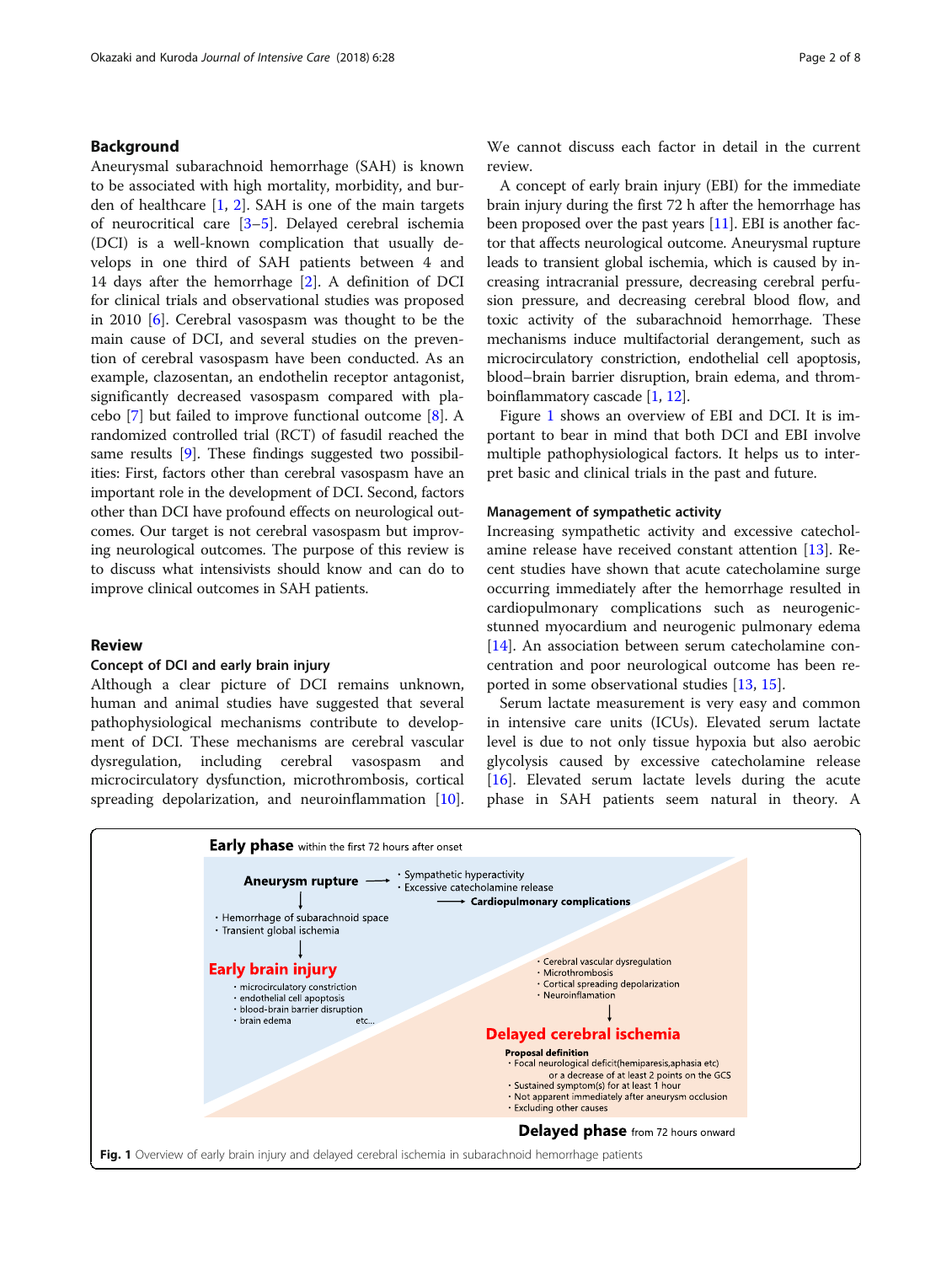retrospective study with 145 patients revealed the alteration of serum lactate levels during ICU stays [\[17](#page-6-0)]. In this study, the elevated serum lactate levels on admission gradually decreased to the normal range. Three retrospective observational studies found that elevated serum lactate levels in the acute phase were associated with mortality and poor neurological outcomes [\[17](#page-6-0)–[19\]](#page-6-0). Although further studies are warranted, serum lactate measurement may be a valuable marker reflecting the severity of sympathetic activity and excessive catecholamine release. However, serum lactate level is significantly affected by anaerobic glycolysis. Physicians should identify factors causing decreased oxygen delivery to tissues that may result from conditions such as cardiogenic or hypovolemic shock, sepsis, and severe anemia [\[20](#page-6-0)]. As discussed in the later sections, fluid volume status is crucial in the ICU management of SAH patients. To the best of our knowledge, there are no reports regarding the utility of lactate-guided evaluation of volume status in SAH patients.

There have been few studies on the management of sympathetic activity. A meta-analysis of three retrospective studies showed that preadmission beta blockers did not decrease cardiac dysfunction or mortality [\[21](#page-6-0)]. The association of dexmedetomidine with neurological outcomes was explored in a single-center retrospective observational study [[22\]](#page-6-0). This study found that low-dosage dexmedetomidine during the first 24 h after admission had better lactate clearance and was associated with favorable neurological outcomes. However, there were many confounding factors in this study, and the causal relationship between dexmedetomidine and clinical outcomes remains unknown.

# Hemodynamic management

Although prophylactic triple-H therapy (hypervolemia, hypertension, hemodilution) for preventing DCI was acceptable [[23\]](#page-6-0), current evidence does not support its efficacy and recommends maintaining normovolemia [[24](#page-6-0)– [26\]](#page-6-0). Induced hypertension and volume status have been regarded as important.

Based on several case series, induced hypertension was a highly anticipated intervention for patients with DCI [[27\]](#page-6-0). An RCT was designed to evaluate the effectiveness of induced hypertension; however, this trial was prematurely terminated because of its ineffectiveness for cerebral perfusion and slow recruitment [[27](#page-6-0)]. Currently, there is no way to treat DCI definitively. Therefore, we should perform appropriate interventions, including induced hypertension and endovascular treatment, according to the needs of individual patients [[28\]](#page-6-0).

It is difficult to accurately evaluate volume status and maintain normovolemia. The transpulmonary thermodilution (TPTD) method can measure various hemodynamic

parameters [\[29\]](#page-6-0). Several studies have reported the utility of TPTD in SAH management. A multicenter prospective cohort study showed that a lower global end-diastolic volume index as an indicator of cardiac preload during the first week was associated with the occurrence of DCI, and its threshold was slightly higher than the normal value  $(822 \text{ mL/m}^2)$  [[30](#page-6-0)]. Additionally, the association between prophylactic triple-H therapy and global end-diastolic volume index was evaluated using the TPTD study data [[31](#page-6-0)]. Accordingly, patients were divided into two groups based on whether or not they were under prophylactic triple-H therapy. Patients in the triple-H therapy group had a greater amount of fluid than the other group, but there were no significant differences in the global end-diastolic volume index and clinical outcomes between the groups. A physician-driven triple-H therapy could not effectively increase the global end-diastolic volume index; therefore, previous studies on triple-H therapy may fail to improve clinical outcomes. An RCT was performed to assess the efficacy of TPTD-based management compared with fluid balance or central venous pressure-guided management [[32](#page-6-0)]. However, TPTD-based management neither decreased DCI nor improved functional outcomes. A possible reason is that the TPTD-based management protocol was not established using an SAH-specific cutoff value. Although there will be additional knowledge concerning hemodynamics in SAH gained from the use of the TPTD method, how to translate the TPTD evidence for use in less invasive methods is a future issue.

# Fever management

Fever is defined as a body temperature > 38.3 °C and is a well-recognized symptom experienced by 70% of patients with SAH [\[33](#page-6-0), [34\]](#page-6-0). Poor clinical grade on admission and intraventricular hemorrhage are regarded as risk factors for fever in SAH patients [\[34](#page-6-0)]. Several retrospective or prospective observational studies showed that fever was significantly associated with mortality and poor neurological outcome [\[34](#page-6-0)–[36\]](#page-6-0). Based on these findings and those from studies with animal SAH models clarifying the neuroprotective effect of targeted temperature management (TTM) [\[37](#page-6-0), [38](#page-6-0)], the benefit of TTM for SAH patients was assessed in several studies. Studies exploring the association between TTM and clinical outcomes are summarized in Table [1](#page-3-0) [\[39](#page-6-0)–[43\]](#page-7-0). A study of TTM for refractory intracranial pressure elevation was excluded  $[44]$  $[44]$ . As indicated in Table [1,](#page-3-0) there are many differences among the studies with regard to the purpose of TTM (treatment of refractory fever or prevention of fever), protocol of TTM (initiation timing, target temperature, duration of target temperature, and rewarming rate), and method of TTM. These differences may produce varying results. A prospective, multi-center RCT to evaluate the efficacy of TTM  $(32-35 \degree C)$  for a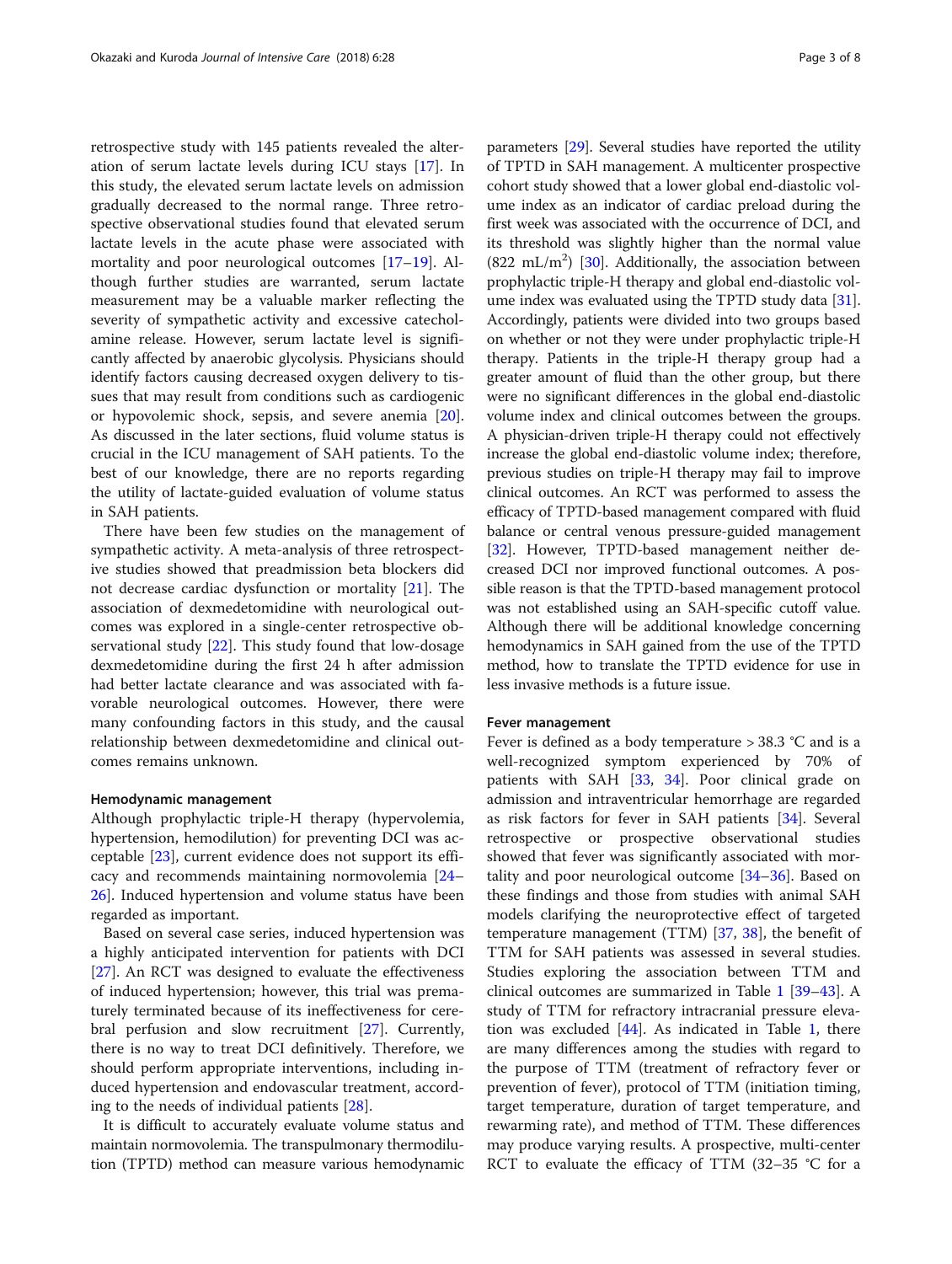| Article                | Design                                                                       | Patient                                                                                       | Intervention or exposure                                                                                                                                                                                                                              | Comparison                                                                                 | Main results                                                                                                                                                                                        |
|------------------------|------------------------------------------------------------------------------|-----------------------------------------------------------------------------------------------|-------------------------------------------------------------------------------------------------------------------------------------------------------------------------------------------------------------------------------------------------------|--------------------------------------------------------------------------------------------|-----------------------------------------------------------------------------------------------------------------------------------------------------------------------------------------------------|
| Muroi C 2008 [39]      | Single-center,<br>prospective cohort<br>study                                | SAH patients with<br>a ventricular catheter<br>for cerebrospinal fluid<br>drainage            | $(1)$ 33 °C with an<br>endovascular cooling<br>device<br>(2) Barbiturate coma<br>$N = 7$                                                                                                                                                              | No detail described<br>$N = 8$                                                             | There was no significant<br>difference in neurological<br>outcome $(GOS > 3)$ at<br>1 year (42.9 vs. 50.0%).                                                                                        |
| Anei R 2010 [40]       | Single-center<br>Before-after study                                          | Poor-grade SAH patients<br>(WFNS scale $>$ 3)                                                 | (1) Induction within<br>24 h after the<br>hemorrhage<br>(2) 34 $°C$ for 48 h with<br>an cooling blanket<br>(3) Rewarming at the<br>rate of 1 °C/24 h<br>$N = 16$                                                                                      | No detail described<br>$N = 19$                                                            | There was no significant<br>difference in neurological<br>outcome at 3 months.                                                                                                                      |
| Badjatia N 2010 [41]   | Matched controlled<br>analysis from single-<br>center, prospective<br>cohort | SAH patients with<br>antipyretic-resistant<br>fever                                           | 37 °C for 14 days with<br>a surface cooling device<br>$N = 40$                                                                                                                                                                                        | Oral acetaminophen<br>with or without use<br>of a water-circulating<br>blanket<br>$N = 80$ | In multivariate analysis,<br>TTM was associated with<br>better neurological<br>outcome at 12 months<br>(79 vs. 54%).                                                                                |
| Kuramatsu JB 2015 [42] | Matched controlled<br>analysis from single-<br>center, prospective<br>cohort | Poor-grade SAH patients<br>(Hunt and Hess grade<br>$>$ 3 and WFNS scale $>$ 3)                | (1) Induction within<br>48 h after the<br>hemorrhage<br>(2) 35 $°C$ for 7 days<br>with an endovascular<br>cooling device<br>(3) Rewarming at the<br>rate of 0.5 °C/24 h<br>$N = 12$                                                                   | Intravenous<br>paracetamol<br>$N = 24$                                                     | Patients in TTM groups<br>had a significantly lower<br>incidence of DCI (50.0 vs.<br>84.5%) and a tendency to<br>have better functional<br>outcome (mRS $<$ 3) at<br>6 months (66.7 vs. 33.3%).     |
| Choi W 2017 [43]       | Single-center,<br>randomized control<br>trial                                | Poor-grade SAH<br>patients (Hunt and<br>Hess grade $>$ 3 and<br>modified Fisher scale<br>> 2) | (1) Induction as soon<br>as possible after<br>ruptured aneurysmal<br>treatment<br>(2) 34.5 ℃ for 48 h<br>with an endovascular<br>cooling device or a<br>surface cooling device<br>(3) rewarming at the<br>rate of 1 °C/24 h to<br>36.5 °C<br>$N = 11$ | No detail described<br>$N = 11$                                                            | There were no significant<br>differences in the<br>incidences of DCI (36.3<br>vs. 45.6%) and favorable<br>neurological outcome<br>$(mRS < 3)$ at 3 months<br>between two groups<br>(27.3 vs. 9.1%). |

<span id="page-3-0"></span>Table 1 Summary of targeted temperature management studies

SAH subarachnoid hemorrhage, TTM targeted temperature management, WFNS World Federation of Neurosurgical Society, DCI delayed cerebral ischemia, mRS modified Ranking scale score, GOS Glasgow outcome scale

minimum of 5 days) for patients with poor-grade SAH is registered on [ClinicalTrials.gov](http://clinicaltrials.gov) [[45](#page-7-0)]. Although this trial will not be able to provide solid answers, it will provide some information regarding when, how, and on whom TTM is to be performed.

In the current scenario, clinicians must clearly not neglect efforts to identify potential causes of fever. In case of TTM, controlling shivering should be emphasized.

# Glycemic management

Hyperglycemia is frequently observed in SAH patients and is independently associated with poor outcomes [[26\]](#page-6-0). Although hyperglycemia on admission may be merely a marker of severity, an association of worse outcomes with persistent hyperglycemia has been reported [[46\]](#page-7-0), and an early correction of hyperglycemia is considered reasonable. The European Stroke Organization guidelines recommend that hyperglycemia with blood glucose  $> 10$  mmol/L (180 mg/dL) should be treated [[26\]](#page-6-0). However, there is no evidence supporting this cutoff value.

Hypoglycemia is associated with negative outcomes in SAH patients [[47\]](#page-7-0) as in general critically ill patients [\[48](#page-7-0)]. However, the optimal cutoff value of hypoglycemia in SAH patients has not been established [[24](#page-6-0)–[26](#page-6-0)]. A retrospective observational study found that > 50% of SAH patients with minimum glucose < 8 mmol/L (90 mg/dL) had unfavorable outcomes at discharge [[49\]](#page-7-0). Especially during insulin infusion, cerebral interstitial hypoglycemia has been shown to occur despite the absence of blood hypoglycemia in two cerebral microdialysis studies [[50](#page-7-0), [51\]](#page-7-0). It may be innocuous to set a higher threshold in SAH patients than in critically ill patients.

Optimal glycemic control in SAH patients has been discussed in two before–after studies and one RCT (Table [2\)](#page-4-0). One before–after study showed that a strict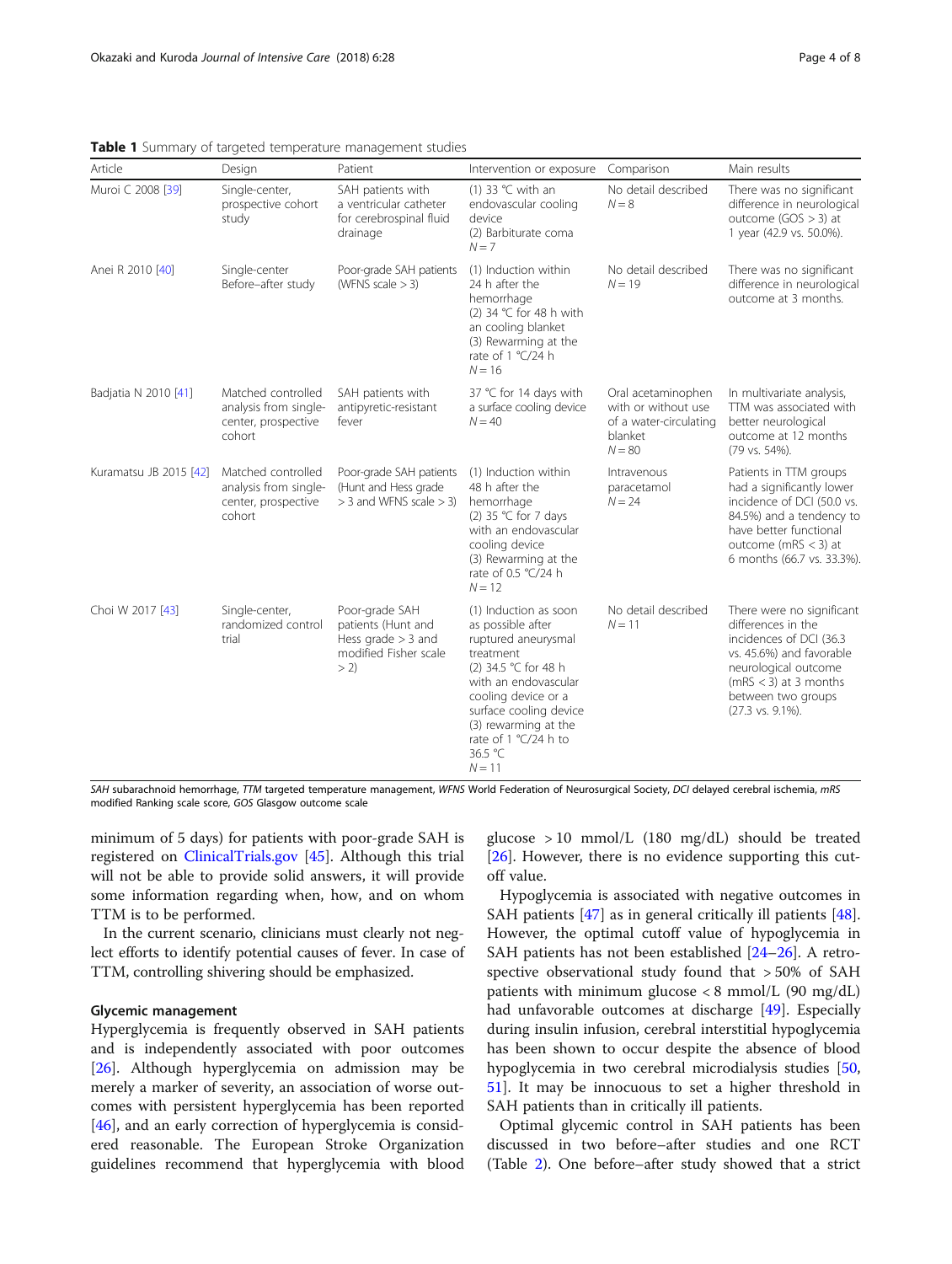<span id="page-4-0"></span>Table 2 Summary of glycemic control studies

| Article                 | Design                                        | Patient                                                                                                                                                           | Intervention or Comparison<br>exposure                    |                                                          | Outcome                                            | Main results                                                                                |
|-------------------------|-----------------------------------------------|-------------------------------------------------------------------------------------------------------------------------------------------------------------------|-----------------------------------------------------------|----------------------------------------------------------|----------------------------------------------------|---------------------------------------------------------------------------------------------|
| Thiele RH 2009<br>[52]  | Single-center<br>Before-after<br>study        | Patients with the primary<br>diagnosis of SAH                                                                                                                     | $5.0 - 6.7$ mmol/l<br>(90-120 mg/dl)<br>$N = 491$         | No detail<br>described<br>$N = 343$                      | In-hospital mortality                              | Three was no significant<br>difference in in-hospital<br>mortality.                         |
| Latorre JG 2009<br>[53] | Single-center<br>Before-after<br>study        | SAH patients with blood<br>$glucose > 11.1$ mmol/l<br>(200 mg/dl) on admission $N = 166$<br>or the first 24 h mean<br>blood glucose $> 7.8$<br>mmol/l (140 mg/dL) | 4.4–7.8 mmol/l<br>(80-140 mg/dl)                          | $\leq$ 11.1 mmol/l<br>$(200 \text{ mg/dl})$<br>$N = 166$ | mRS $\geq$ 4 at 3–6 months                         | Given temporal trend,<br>there was no significant<br>difference in neurological<br>outcome. |
| Bilotta F. 2007<br>[54] | Single-center,<br>randomized<br>control trial | SAH patients undergoing<br>emergency cerebral<br>aneurysm clipping                                                                                                | $4.4 - 6.7$ mmol/l<br>$(80-120 \text{ mg/d})$<br>$N = 40$ | $4.4 - 12.2$ mmol/l<br>(80–220 mg/d)<br>$N = 38$         | $mRS \geq 4$ at 6 months<br>(as secondary outcome) | There was no significant<br>difference in neurologica<br>outcome.                           |

mRS modified Ranking Scale score

glucose control regimen (5.0–6.7 mmol/L; 90– 120 mg/dL) failed to reduce mortality and was associated with the incidence of hypoglycemia [[52\]](#page-7-0). Another before–after study showed that an aggressive hyperglycemia management protocol (4.4–7.8 mmol/L (80– 140 mg/dL)) did not improve time trend-adjusted neurological outcomes [\[53](#page-7-0)]. An RCT performed with a small number of patients after surgical clipping found that intensive insulin therapy (4.4–6.7 mmol/L; 80–120 mg/dL) compared with maintaining blood glucose  $\langle 11.1 \text{ mmol/L} (200 \text{ mg/dL})$  significantly reduced infection rates as the primary endpoint, but there was no significant difference in the neurological outcomes between the two groups [[54\]](#page-7-0). On the basis of the above findings, it seems that strict glycemic control provides little benefit and increases the risk of hypoglycemia.

Three retrospective observational studies have suggested that glucose variability was associated with cerebral infarction, mortality, and poor neurological outcomes [\[49](#page-7-0), [55,](#page-7-0) [56\]](#page-7-0). A cerebral microdialysis study of 28 comatose SAH patients showed that systemic glucose variability was associated with cerebral metabolic distress [\[56\]](#page-7-0). Another microdialysis study found that an acute decrease in blood glucose, despite being within normal range, was associated with brain energy metabolic crisis and an elevated lactate/pyruvate ratio [\[57](#page-7-0)]. We should be careful not to make extensive changes in blood glucose concentrations.

In addition to these issues, there are two questions about glycemic management in SAH patients: First, what is the effect of pre-existing impaired glucose tolerance? Previous studies have reported that diabetic status affected the association of hyperglycemia, hypoglycemia, and glucose variability with mortality in critically ill patients [\[58](#page-7-0), [59\]](#page-7-0). Second, can we apply the same glycemic management during both the EBI and DCI period? These questions have never been explored.

# Dysnatremia management

Both hyponatremia and hypernatremia commonly occur in the ICU management in SAH patients [[25](#page-6-0)]. However, there are few studies describing the characteristics of sodium alteration in ICU. A single-center retrospective observational study showed that serum sodium concentrations increased for the first few days and decreased to the nadir level at 6– 12 days [\[60\]](#page-7-0). A similar trend was observed in another retrospective study [\[61](#page-7-0)].

Hyponatremia, defined as serum sodium levels < 135 mmol/L, occurs in one third of SAH patients [\[62\]](#page-7-0) and is triggered by multifactorial causes, which include hypovolemia, a syndrome involving inappropriate secretion of antidiuretic hormone, glucocorticoid deficiency, and cere-bral salt-wasting syndrome and its interactions [[63](#page-7-0), [64](#page-7-0)]. Although a systematic review showed that hyponatremia was associated with longer hospitalization and cerebral infarction, whether hyponatremia affects neurological outcomes remains controversial [\[62](#page-7-0)]. The threshold of hyponatremia associated with poor neurological outcomes was addressed in a retrospective observational study involving 131 patients  $[60]$ . In this study, multiple regression analysis showed that minimum sodium levels in the ICU were associated with unfavorable neurological outcomes at hospital discharge, and receiver operating characteristics curve analysis derived a cutoff value of 132 mmol/L. According to a systematic review on prevention and treatment of hyponatremia, mineralocorticoids use reduced natriuresis and volume contraction but did not improve neurological outcomes [\[65\]](#page-7-0).

Hypernatremia is commonly defined as serum sodium levels > 145 mmol/L and develops less frequently than hyponatremia [\[60](#page-7-0)]. SAH-related hypothalamic dysfunction induces central diabetes insipidus followed by hypernatremia [\[66,](#page-7-0) [67\]](#page-7-0). The association of hypernatremia with clinical outcomes is summarized in Table [3](#page-5-0) [\[67](#page-7-0)–[72](#page-7-0)].

Referring to this summary, the optimal threshold seemed to be 145 mmol/L, as suggested in a previous study [\[60](#page-7-0)], and hypernatremia was associated with poor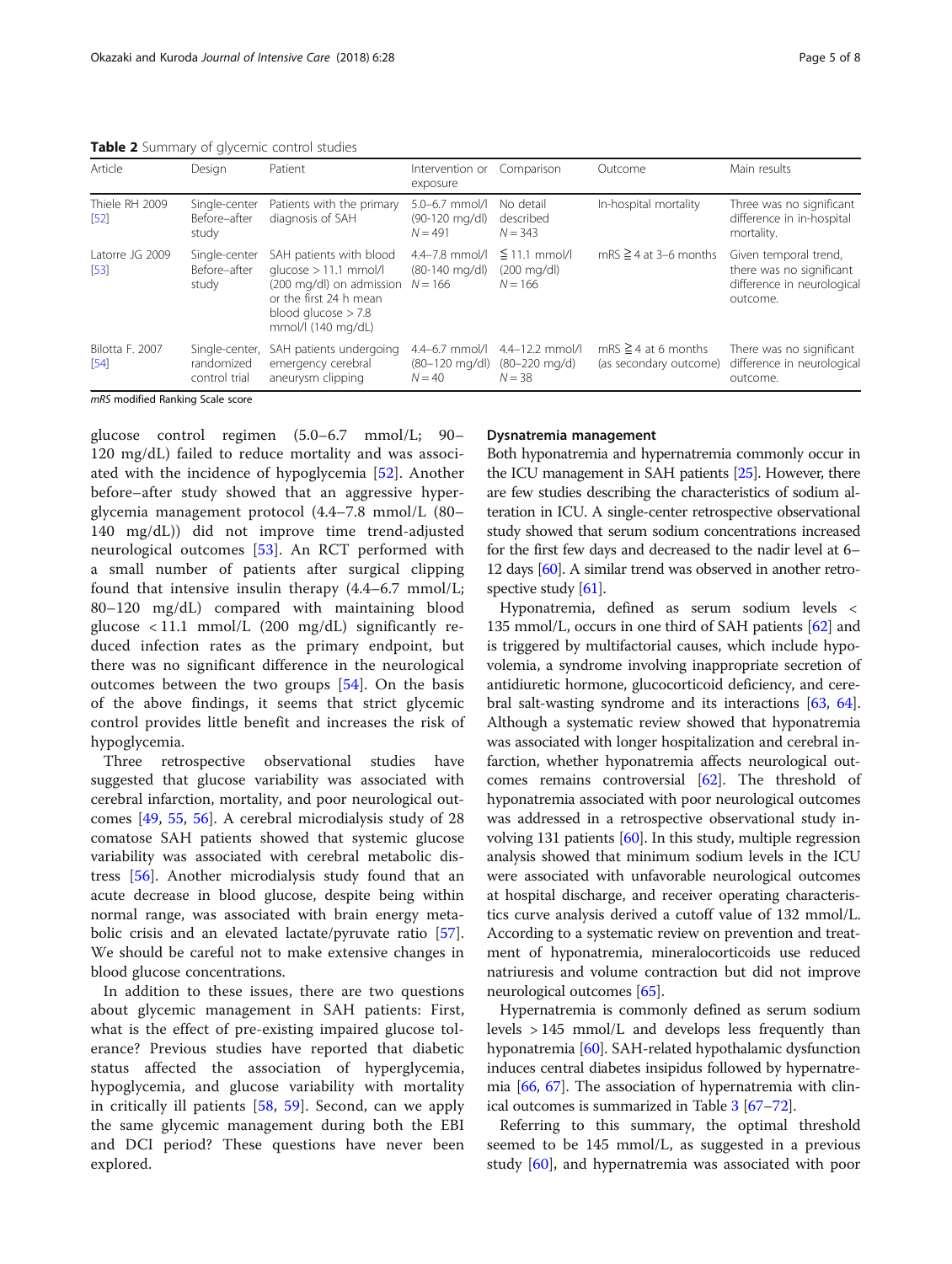| Article                                                                                                              | Study design                                                           | Definition of<br>hypernatremia<br>(mmol/L) | Number of patient<br>with hypernatremia/<br>total number of patients | In-hospital<br>mortality | Delayed cerebral<br>ischemia | Neurological<br>outcome           |
|----------------------------------------------------------------------------------------------------------------------|------------------------------------------------------------------------|--------------------------------------------|----------------------------------------------------------------------|--------------------------|------------------------------|-----------------------------------|
| Qureshi Al 2002 [68]                                                                                                 | Post hoc analysis of RCT                                               | >145                                       | 58/298 (19.5%)                                                       | <b>NA</b>                | <b>NA</b>                    | Worse at 3<br>months              |
| Wartenberg KE<br>2006 [69]                                                                                           | Post hoc analysis of single-<br>center, prospective cohort<br>study    | >150                                       | 91/576 (15.8%)                                                       | <b>NA</b>                | <b>NA</b>                    | Not significant<br>at 3 months    |
| Fisher LA 2006 [70]                                                                                                  | Post hoc analysis of single-<br>center, prospective cohort<br>study    | >143                                       | 48/214 (22.4%)                                                       | Not<br>significant       | <b>NA</b>                    | NA.                               |
| Beseoglu K 2014 [67]                                                                                                 | Single-center, retrospective<br>cohort study                           | >145                                       | 82/264 (31.1%)                                                       | <b>NA</b>                | <b>NA</b>                    | Worse at<br>12 months             |
| Lantigua H 2015 [71]                                                                                                 | Post hoc analysis of single-<br>center, prospective cohort<br>study    | >150                                       | 250/1200 (20.8%)                                                     | Higher                   | <b>NA</b>                    | <b>NA</b>                         |
| Spatenkova V 2017 [72]                                                                                               | Single-center, retrospective<br>and prospective observational<br>study | >150                                       | 41/334 (11.9%)                                                       | Higher                   | <b>NA</b>                    | Worse at<br>12 months             |
| Okazaki T 2017 [60] <sup>a</sup><br>$\mathbf{A} \mathbf{A}$ and $\mathbf{A}$ are as a set of the set of $\mathbf{A}$ | Single-center, retrospective<br>observational study                    | $\geq$ 145                                 | 40/131 (30.5%)                                                       | <b>NA</b>                | <b>NA</b>                    | Worse at<br>hospital<br>discharge |

<span id="page-5-0"></span>Table 3 Summary of the association between hypernatremia and clinical outcomes

NA not applicable

<sup>a</sup>Result from additional data analysis

outcomes. The preventive effect of a specific drug or protocol on hypernatremia has not been tested to date.

Given the above findings, it remains unknown if there is a causal relationship between dysnatremia and clinical outcomes. Additional studies are required to evaluate whether maintaining normonatremia actively improves neurological outcomes.

# Duration of intensive care management

As discussed, physicians should perform multimodality monitoring and optimal intervention as needed for SAH patients. The duration of continuing intensive care, especially in stable patients without neurological deficit after aneurysmal treatment, should be determined. Subgroup analysis in SAH patients with Hunt and Kosnik grades I–II of a single-center before–after study gave us some clues regarding the duration of continuing intensive care [\[5](#page-6-0)]. This study showed that neurointensivistmanaged ICU implementation was associated with improved neurological outcome and with prolonged ICU stay [median (interquartile range), 12 (9–14.3) vs. 3 (1. 5–10.5) days,  $p < 0.01$ ]. Another before–after study exploring the beneficial effect of neurointensivist on discharge disposition also demonstrated similar results (length of ICU stay: mean ± standard deviation days, 11. 6 ± 11.0 vs.  $3.7 \pm 12.4$ ,  $p < 0.01$ ) [\[4\]](#page-6-0). Approximately 12 days of ICU stay, as observed in these studies, may roughly indicate the duration required to prevent, detect, and deal with subsequent complications. However, further studies are warranted to determine whether longer ICU stay can contribute to improved outcomes in goodgrade SAH patients and whether ICU stay can be safely reduced.

# Conclusions

Although we have an advanced understanding of the pathophysiology and clinical characteristics of SAH, there are many controversies in the ICU management of SAH. With an awareness of not only DCI but also EBI, more attention should be given to various aspects, including sympathetic activity, hemodynamic management, glycemic management, dysnatremia, and duration of intensive care management to improve neurological outcomes.

## **Abbreviations**

DCI: Delayed cerebral ischemia; EBI: Early brain injury; ICU: Intensive care unit; RCT: Randomized controlled trial; SAH: Subarachnoid hemorrhage; TPTD: Transpulmonary thermodilution

#### Authors' contributions

TO drafted the manuscript. YK supervised the manuscript. Both authors read and approved the manuscript.

# Ethics approval and consent to participate

Not applicable.

#### Competing interests

The authors declare that they have no competing interests.

# Publisher's Note

Springer Nature remains neutral with regard to jurisdictional claims in published maps and institutional affiliations.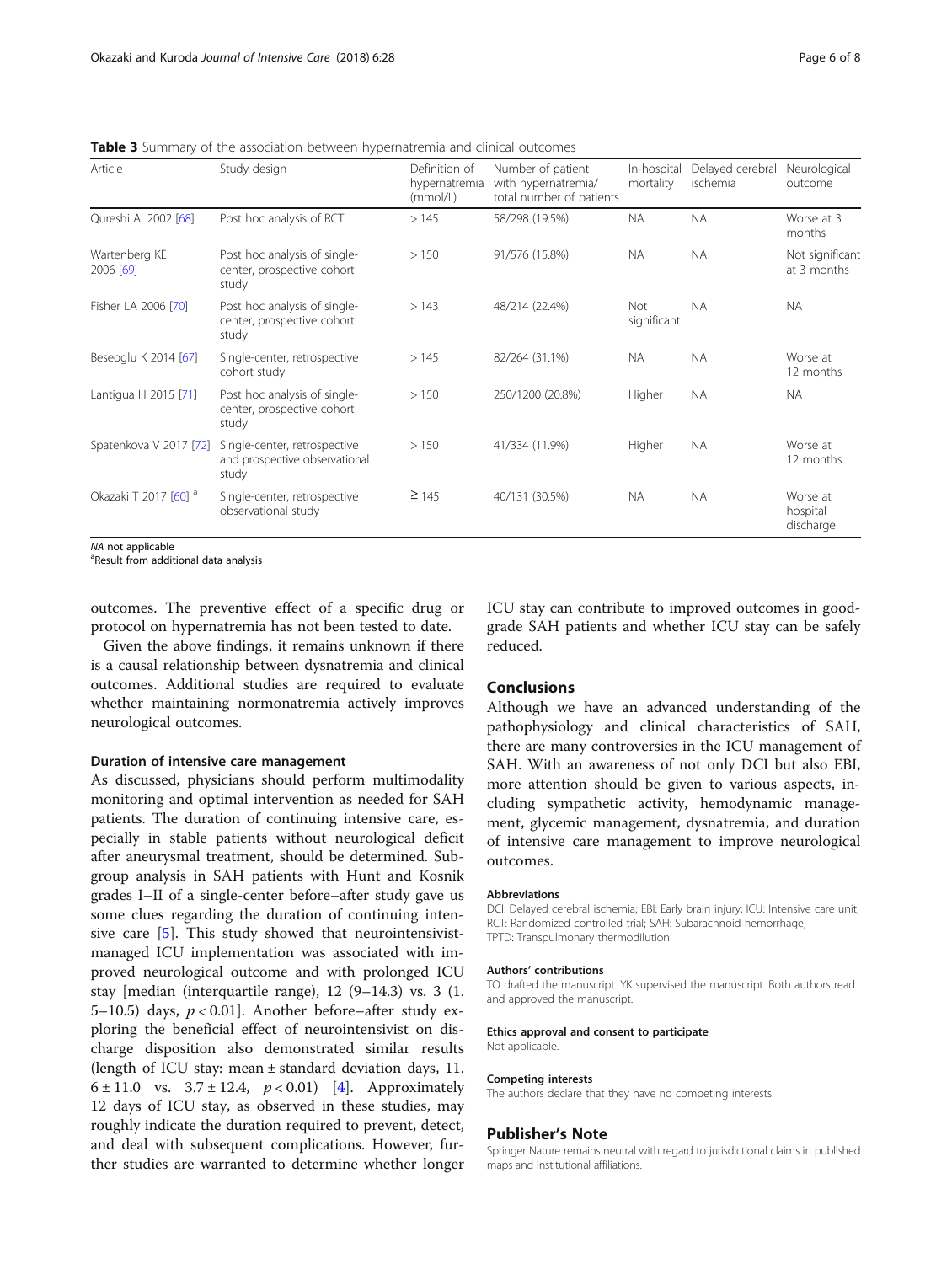# <span id="page-6-0"></span>Author details

<sup>1</sup> Emergency Medical Center, Kagawa University Hospital, 1750-1 Ikenobe, Miki, Kita, Kagawa 761-0793, Japan. <sup>2</sup>Department of Emergency, Disaster, and Critical Care Medicine, Faculty of Medicine, Kagawa University, 1750-1, Ikenobe, Miki, Kita, Kagawa 761-0793, Japan.

# Received: 22 February 2018 Accepted: 29 April 2018 Published online: 08 May 2018

# References

- Macdonald RL, Schweizer TA. Spontaneous subarachnoid haemorrhage. Lancet. 2017;389:655–66.
- 2. Lawton MT, Vates GE. Subarachnoid hemorrhage. N Engl J Med. 2017;377: 257–66.
- 3. Samuels O, Webb A, Culler S, Martin K, Barrow D. Impact of a dedicated neurocritical care team in treating patients with aneurysmal subarachnoid hemorrhage. Neurocrit Care. 2011;14:334–40.
- 4. Knopf L, Staff I, Gomes J, McCullough L. Impact of a neurointensivist on outcomes in critically ill stroke patients. Neurocrit Care. 2012;16:63–71.
- 5. Egawa S, Hifumi T, Kawakita K, Okauchi M, Shindo A, Kawanishi M, et al. Impact of neurointensivist-managed intensive care unit implementation on patient outcomes after aneurysmal subarachnoid hemorrhage. J Crit Care. 2016;32:52–5.
- Vergouwen MD, Vermeulen M, van Gijn J, Rinkel GJ, Wijdicks EF, Muizelaar JP, et al. Definition of delayed cerebral ischemia after aneurysmal subarachnoid hemorrhage as an outcome event in clinical trials and observational studies: proposal of a multidisciplinary research group. Stroke. 2010;41:2391–5.
- 7. Macdonald RL, Kassell NF, Mayer S, Ruefenacht D, Schmiedek P, Weidauer S, et al. Clazosentan to overcome neurological ischemia and infarction occurring after subarachnoid hemorrhage (CONSCIOUS-1): randomized, double-blind, placebo-controlled phase 2 dose-finding trial. Stroke. 2008;39: 3015–21.
- 8. Macdonald RL, Higashida RT, Keller E, Mayer SA, Molyneux A, Raabe A, et al. Clazosentan, an endothelin receptor antagonist, in patients with aneurysmal subarachnoid haemorrhage undergoing surgical clipping: a randomised, double-blind, placebo-controlled phase 3 trial (CONSCIOUS-2). Lancet Neurol. 2011;10:618–25.
- 9. Shibuya M, Suzuki Y, Sugita K, Saito I, Sasaki T, Takakura K, et al. Effect of AT877 on cerebral vasospasm after aneurysmal subarachnoid hemorrhage. Results of a prospective placebo-controlled double-blind trial. J Neurosurg. 1992;76:571–7.
- 10. Geraghty JR, Testai FD. Delayed cerebral ischemia after subarachnoid hemorrhage: beyond vasospasm and towards a multifactorial pathophysiology. Curr Atheroscler Rep. 2017;19:50.
- 11. Kusaka G, Ishikawa M, Nanda A, Granger DN, Zhang JH. Signaling pathways for early brain injury after subarachnoid hemorrhage. J Cereb Blood Flow Metab. 2004;24:916–25.
- 12. Fujii M, Yan J, Rolland WB, Soejima Y, Caner B, Zhang JH. Early brain injury, an evolving frontier in subarachnoid hemorrhage research. Transl Stroke Res. 2013;4:432–46.
- 13. Benedict CR, Loach AB. Sympathetic nervous system activity in patients with subarachnoid hemorrhage. Stroke. 1978;9:237–44.
- 14. Hall A, O'Kane R. The extracranial consequences of subarachnoid hemorrhage. World Neurosurg. 2018;109:381–92.
- 15. Ogura T, Satoh A, Ooigawa H, Sugiyama T, Takeda R, Fushihara G, et al. Characteristics and prognostic value of acute catecholamine surge in patients with aneurysmal subarachnoid hemorrhage. Neurol Res. 2012; 34:484–90.
- 16. Bakker J, Nijsten MW, Jansen TC. Clinical use of lactate monitoring in critically ill patients. Ann Intensive Care. 2013;3:12.
- 17. Okazaki T, Hifumi T, Kawakita K, Shishido H, Ogawa D, Okauchi M, et al. Serial blood lactate measurements and its prognostic significance in intensive care unit management of aneurysmal subarachnoid hemorrhage patients. J Crit Care. 2017;41:229–33.
- 18. Aisiku IP, Chen PR, Truong H, Monsivais DR, Edlow J. Admission serum lactate predicts mortality in aneurysmal subarachnoid hemorrhage. Am J Emerg Med. 2016;34:708–12.
- 19. van Donkelaar CE, Dijkland SA, van den Bergh WM, Bakker J, Dippel DW, Nijsten MW, et al. Early circulating lactate and glucose levels after aneurysmal subarachnoid hemorrhage correlate with poor outcome and

delayed cerebral ischemia: a two-center cohort study. Crit Care Med. 2016; 44:966–72.

- 20. Kraut JA, Madias NE. Lactic acidosis. N Engl J Med. 2014;371:2309–19.
- 21. Luo H, Song WX, Jiang JW, Zhao JL, Rong WL, Li MH. Effects of preadmission beta-blockers on neurogenic stunned myocardium after aneurysmal subarachnoid hemorrhage: a meta-analysis. Clin Neurol Neurosurg. 2017;158:77–81.
- 22. Okazaki T, Hifumi T, Kawakita K, Shishido H, Ogawa D, Okauchi M, et al. Association between dexmedetomidine use and neurological outcomes in aneurysmal subarachnoid hemorrhage patients: a retrospective observational study. J Crit Care. 2017;44:111–6.
- 23. Meyer R, Deem S, Yanez ND, Souter M, Lam A, Treggiari MM. Current practices of triple-H prophylaxis and therapy in patients with subarachnoid hemorrhage. Neurocrit Care. 2011;14:24–36.
- 24. Diringer MN, Bleck TP, Claude Hemphill J 3rd, Menon D, Shutter L, Vespa P, et al. Critical care management of patients following aneurysmal subarachnoid hemorrhage: recommendations from the Neurocritical Care Society's Multidisciplinary Consensus Conference. Neurocrit Care. 2011;15:211–40.
- 25. Connolly ES Jr, Rabinstein AA, Carhuapoma JR, Derdeyn CP, Dion J, Higashida RT, et al. Guidelines for the management of aneurysmal subarachnoid hemorrhage: a guideline for healthcare professionals from the American Heart Association/American Stroke Association. Stroke. 2012;43: 1711–37.
- 26. Steiner T, Juvela S, Unterberg A, Jung C, Forsting M, Rinkel G. European Stroke Organization guidelines for the management of intracranial aneurysms and subarachnoid haemorrhage. Cerebrovasc Dis. 2013;35:93–112.
- 27. Gathier CS, van den Bergh WM, van der Jagt M, Verweij BH, Dankbaar JW, Muller MC, et al. Induced hypertension for delayed cerebral ischemia after aneurysmal subarachnoid hemorrhage: a randomized clinical trial. Stroke. 2018;49:76–83.
- 28. Francoeur CL, Mayer SA. Management of delayed cerebral ischemia after subarachnoid hemorrhage. Crit Care. 2016;20:277.
- 29. Monnet X, Teboul JL. Transpulmonary thermodilution: advantages and limits. Crit Care. 2017;21:147.
- 30. Tagami T, Kuwamoto K, Watanabe A, Unemoto K, Yokobori S, Matsumoto G, et al. Optimal range of global end-diastolic volume for fluid management after aneurysmal subarachnoid hemorrhage: a multicenter prospective cohort study. Crit Care Med. 2014;42:1348–56.
- 31. Tagami T, Kuwamoto K, Watanabe A, Unemoto K, Yokobori S, Matsumoto G, et al. Effect of triple-h prophylaxis on global end-diastolic volume and clinical outcomes in patients with aneurysmal subarachnoid hemorrhage. Neurocrit Care. 2014;21:462–9.
- 32. Mutoh T, Kazumata K, Terasaka S, Taki Y, Suzuki A, Ishikawa T. Early intensive versus minimally invasive approach to postoperative hemodynamic management after subarachnoid hemorrhage. Stroke. 2014;45:1280–4.
- 33. Albrecht RF 2nd, Wass CT, Lanier WL. Occurrence of potentially detrimental temperature alterations in hospitalized patients at risk for brain injury. Mayo Clin Proc. 1998;73:629–35.
- 34. Fernandez A, Schmidt JM, Claassen J, Pavlicova M, Huddleston D, Kreiter KT, et al. Fever after subarachnoid hemorrhage: risk factors and impact on outcome. Neurology. 2007;68:1013–9.
- 35. Naidech AM, Bendok BR, Bernstein RA, Alberts MJ, Batjer HH, Watts CM, et al. Fever burden and functional recovery after subarachnoid hemorrhage. Neurosurgery. 2008;63:212–7.
- 36. Kramer CL, Pegoli M, Mandrekar J, Lanzino G, Rabinstein AA. Refining the Association of Fever with functional outcome in aneurysmal subarachnoid hemorrhage. Neurocrit Care. 2017;26:41–7.
- 37. Torok E, Klopotowski M, Trabold R, Thal SC, Plesnila N, Scholler K. Mild hypothermia (33 °C) reduces intracranial hypertension and improves functional outcome after subarachnoid hemorrhage in rats. Neurosurgery. 2009;65:352–9.
- 38. Lv O, Zhou F, Zheng Y, Li Q, Wang J, Zhu Y. Mild hypothermia protects against early brain injury in rats following subarachnoid hemorrhage via the TrkB/ERK/CREB signaling pathway. Mol Med Rep. 2016;14:3901–7.
- 39. Muroi C, Frei K, El Beltagy M, Cesnulis E, Yonekawa Y, Keller E. Combined therapeutic hypothermia and barbiturate coma reduces interleukin-6 in the cerebrospinal fluid after aneurysmal subarachnoid hemorrhage. J Neurosurg Anesthesiol. 2008;20:193–8.
- 40. Anei R, Sakai H, Iihara K, Nagata I. Effectiveness of brain hypothermia treatment in patients with severe subarachnoid hemorrhage: comparisons at a single facility. Neurol Med Chir (Tokyo). 2010;50:879–83.